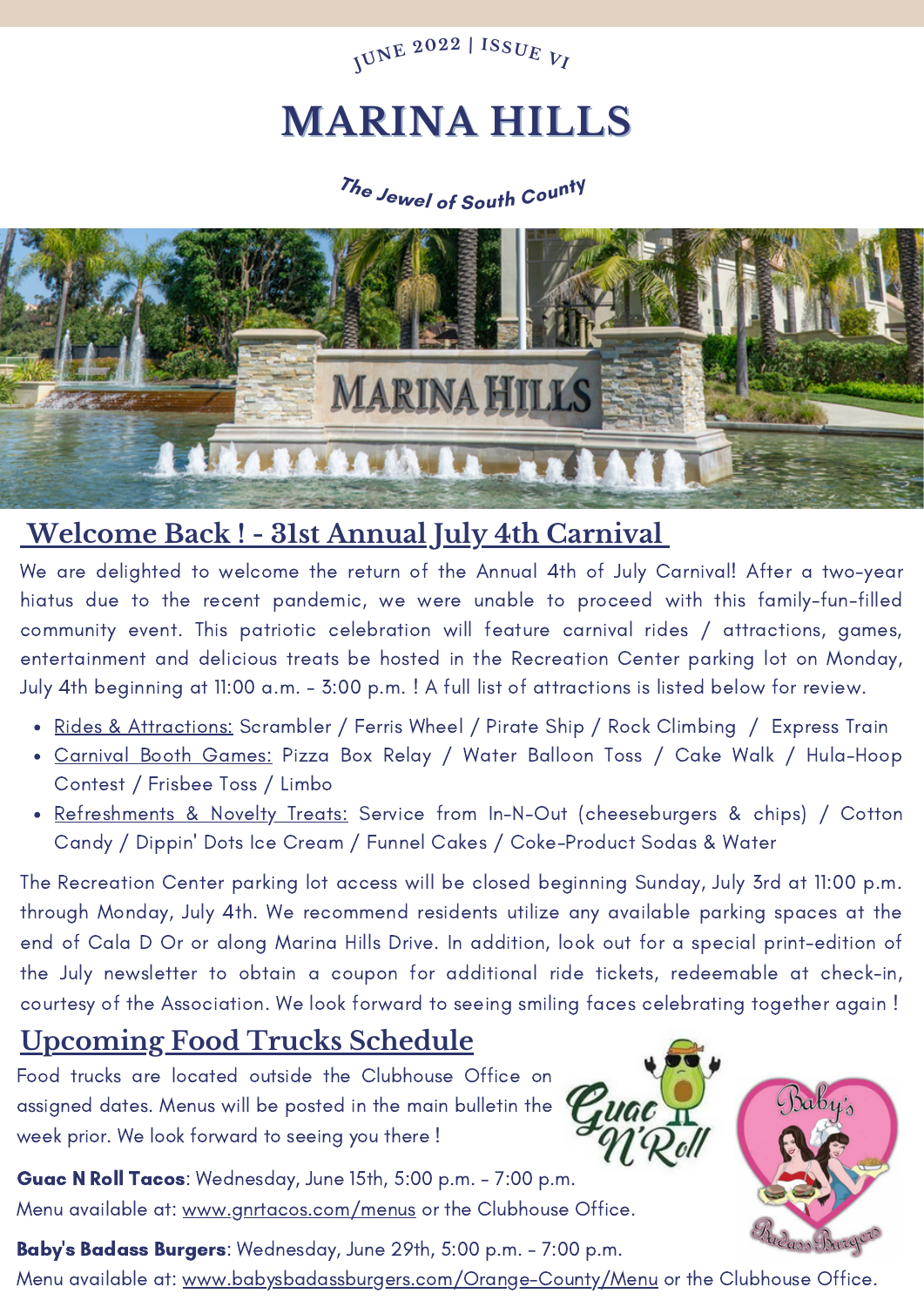# **COMMUNITY NEWS**

### **District Delegate Election : June 2022**

The Annual District Delegate Election will be held in the Clubhouse on Wednesday, June 22nd at 7:00p.m.. The purpose of this election is to elect one member from each District to serve as the representative. There are current vacancies in the following districts: Monaco, Bel Fiore, and Encore. District Delegates are expected to attend each Board Meeting, hosted at the Clubhouse on the 3rd Tuesday monthly, beginning at 6:00 p.m., to provide a report of any issues / concerns within the represented district. All Association members time and participation in submitting your ballot is greatly appreciated. A special thank you to all candidates for your service to the community and neighbors. Best of luck to all candidates!

## **Association-Maintained Tree Decisions**

In January 2022, the Board of Directors adopted a revised tree trimming policy which impacts all Association-maintained trees. The Association, in consultation with its landscape contractor / certified arborist, have sole obligation and authority to determine the frequency, method of maintenance / trimming / removal of tree(s) located on Association-maintained property. In addition, owners are not permitted to enter onto and perform maintenance to these common areas either. Unfortunately, there is no view protection related to trees or other vegetation within the governing documents. For individual common area landscape concerns, please contact Sarah Stanley, at sstanley@optimumpm.com, to be included on the upcoming Landscape Committee Meeting agenda. Meetings are held monthly, between 9:00 a.m. - 11:30 a.m. the morning of the 1st Thursday each month. Thank you for your review and understanding.

## **Recent & Upcoming Agenda Items**

- Community Events : July 4th Carnival / Family Night Dive-In Theatre
- Vendor Proposals : Southern California Coatings / Villa Park Landscape
- District Delegate Election June 2022
- Proposed Facility Rules Pool / Courts
- Proposed Architectural Guidelines

## **Recreation Center- Clubhouse & BBQ Rentals**

Our Recreation Facilities (Clubhouse / BBQ) are booking quickly. If you are interested in hosting an event in 2022, please view the calendar located in the homeowner portal to verify availability of the date requested. The rental agreement terms and conditions are available for review at www.MarinaHills.org. Located in the upper right corner, select 'Community', then 'Recreation Facility', to view the rental agreement, including the details required for booking. Please read through this document, as it includes additional information regarding required insurance policy and alcohol waiver documentation which may be required for your event. Additional fees, such as additional on-site security presence or entertainment center use, may apply. All guests are to park on the public street, along Marina Hills Drive, as the parking lot at the Recreation Center is reserved for homeowner use only. Please do not permit access to guests. All bookings are confirmed on a first-come, first-served basis, therefore, rental bookings will not be confirmed until the completed rental agreement and all required fee/deposit payments have been received. Please contact Sarah Stanley at sstanley eoptimumpm.com or visit the on-site Clubhouse Office to discuss further details.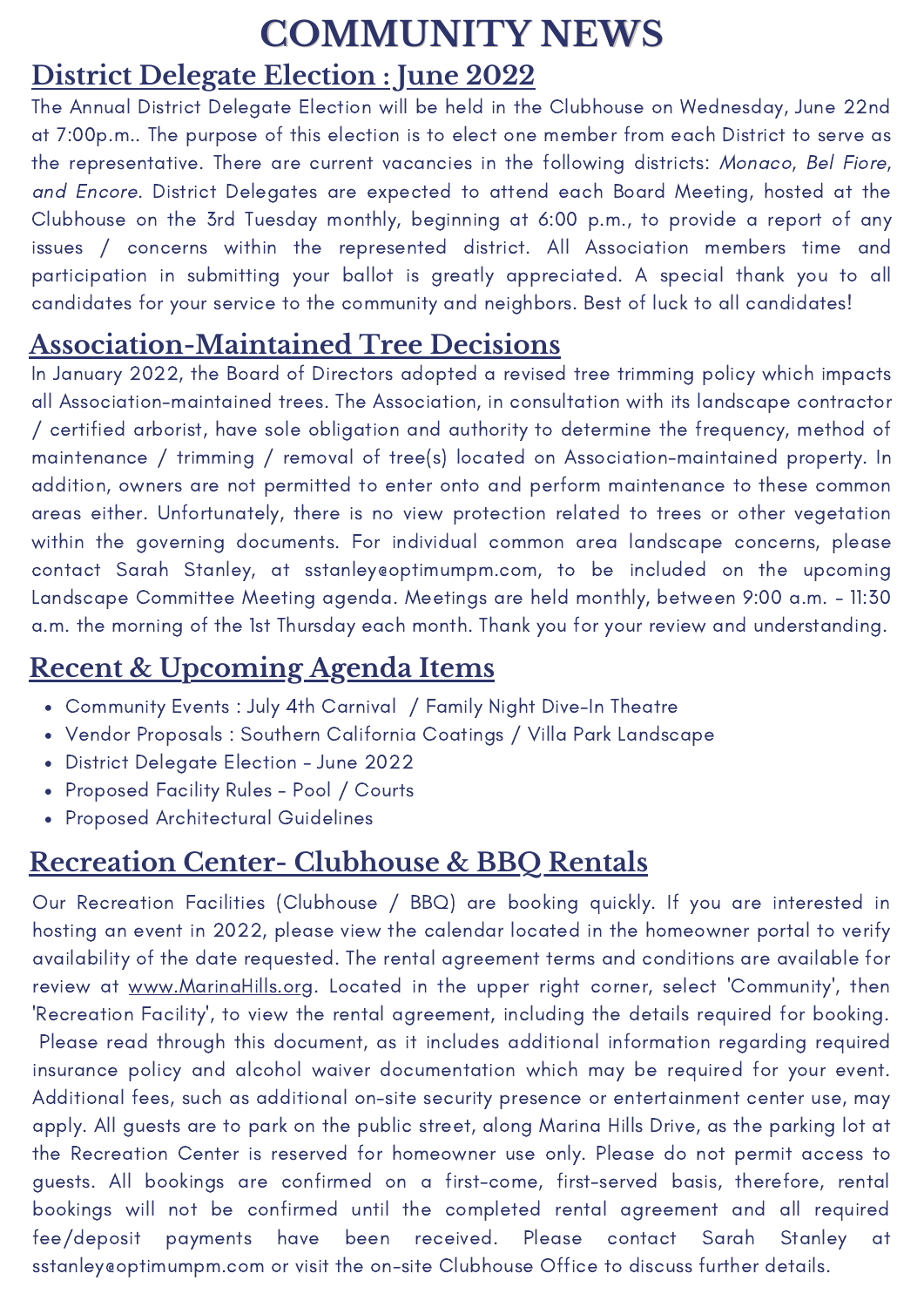## **COMMUNITY SPOTLIGHT** If you know of a

## **Landscaping & Potential Impact on Wrought Iron**

Upon routine inspection, it has been observed that some landscape installed at homeowner properties may result in accelerated damages to the common area wrought iron. Please be aware of soil, dirt, plants, and other materials which have been installed against the Association-maintained wrought iron throughout the community. Such materials may cause acceleration of damage, resulting in increased repairs and painting of the common area. For landscape renovation, or other exterior modifications, an architectural application is required prior to commencement in order to ensure landscape plans are in compliance with the Association requirements. Upon installation, be cautious of soil near the wrought iron to ensure it is lightly sprinkled to avoid potential common area damages. Thank you for your consideration and understanding.

## **Pool Use - Appropriate Shower Etiquette**

Summer is around the corner and we anticipate many residents along with their guests to be visiting the pool area. As a friendly reminder to all swimmers, please utilize the showers to lightly rinse off before / after use of the pool and remain appropriately covered at all times, while on the deck and in the waters. We understand and appreciate the need to rinse thoroughly for personal hygiene, however, it has come to our attention that not all users are always cognizant of inappropriate exposure displayed to others nearby. As the recreation facility is a common-area available to all members, not for any individual private use, it is important to ensure that you and any guests in your presence behave appropriately and conduct themselves accordingly. Rules for the recreational amenities are posted outside the entrances and available for review on our website. Visit www.MarinaHills.org and select the 'Recreation Facility' tab, www.marinahills.org/our-community/communityrecreation-facility, to reference documents. In addition, please utilize the private stalls located inside the restrooms, now accessible via key fob, to change clothing. Thank you for your understanding. Enjoy the pool!

neighbor in the community who has gone the extra mile to help make Marina Hills a better place or would like to recognize a milestone or special event (graduation, engagement, wedding, pregnancy, retirement or more) please contact Sarah Stanley. If you would like to be featured or would like to nominate a neighbor for 'Meet Your Neighbor', please send their name & contact information to Sarah Stanley.

## **Pre-Approved Wire Mesh Options - Rear Fencing**

Our community is surrounded by nature, nestled among hills and walking trails. It is not uncommon to see critters, such as rabbits, in the common areas. We understand that they may become a nuisance for many homeowners. Should you choose to install a barrier to prevent critters from accessing your property, please be aware there are pre-approved materials that may be installed on the common property fencing, to prevent damage. Any wire mesh attached to the common area wrought iron fencing must be plastic coated & attached with plastic zip ties. Any items, including lights, birdhouses, etc. are not to be installed on the rear common area fencing. There are two (2) wire mesh material options approved by the Association. Either material options may be purchased at Home Depot or Lowe's, SKU#'s are 222-958 & 223-088. Samples are available for viewing in the Clubhouse Office. Thank you for your cooperation.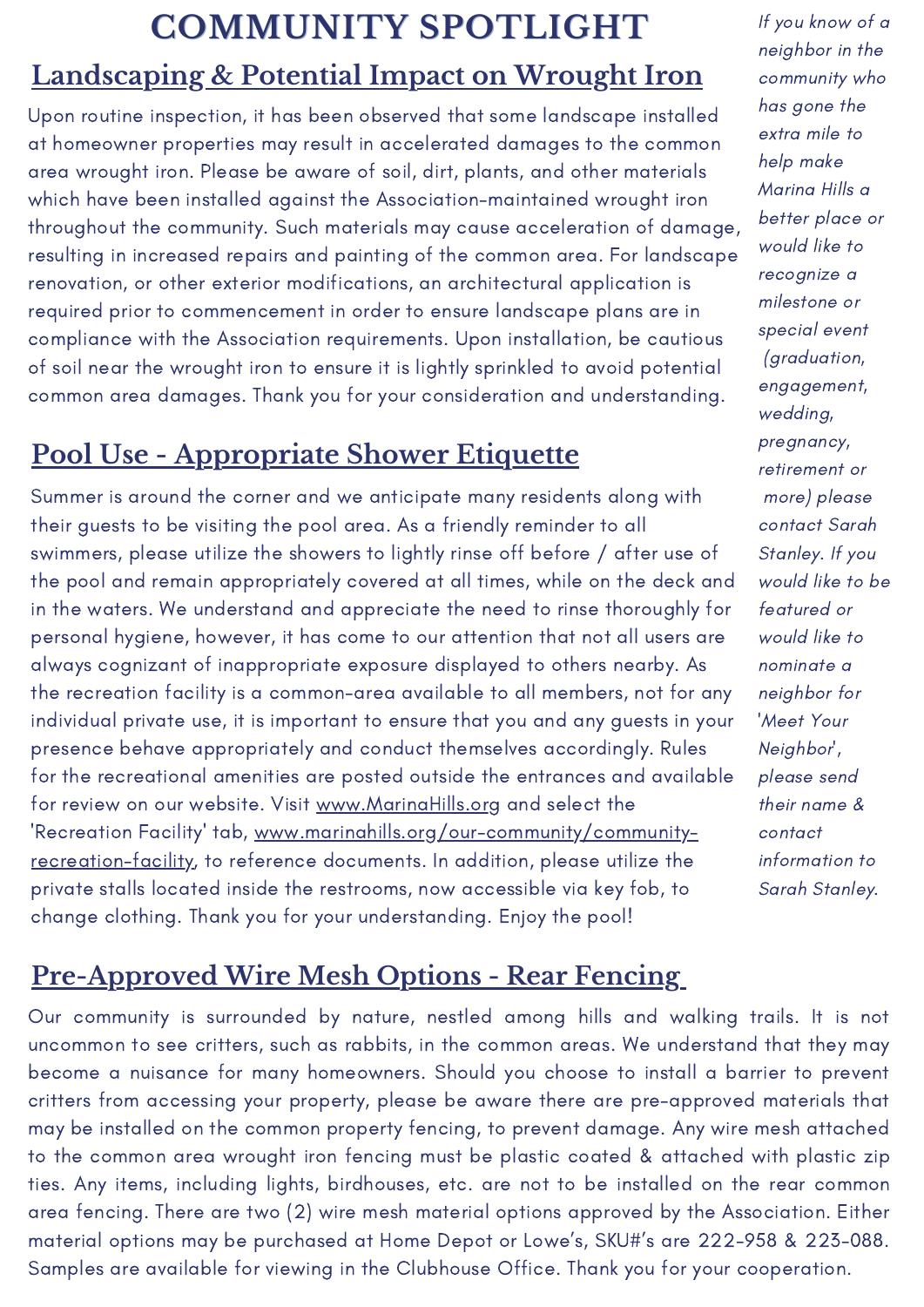## **COMMUNITY MARKETPLACE**

Goodbye COVID-19 - Enjoy clean air with our "Space Certified" purifiers. Inactivate viruses, pathogens and reduce triggers of allergies, asthma, and irritants. ActivePure® is the most powerful air-cleaning technology ever discovered! Contact Kaeli at (949) 295-9323 Visit [www.purefiyourair.com](https://nam11.safelinks.protection.outlook.com/?url=http%3A%2F%2Fwww.purefiyourair.com%2F&data=04%7C01%7C%7C6e86777c505b48019de008d9cbda263a%7C4ace78b2720442268a456b455466ce43%7C0%7C0%7C637764960083930506%7CUnknown%7CTWFpbGZsb3d8eyJWIjoiMC4wLjAwMDAiLCJQIjoiV2luMzIiLCJBTiI6Ik1haWwiLCJXVCI6Mn0%3D%7C3000&sdata=kBilyS5ru%2BNQFYEjAF0YJWpaROpdTfPAlQniPPEy3M0%3D&reserved=0).

Income Tax Preparation / Planning / Audit Representation

Enrolled Agent, J. Michael Roberts, with 25+ years of practice before IRS and State of California. Personal & all forms of corporate returns. Licensed in 50 states. Client base in 17 states & 4 countries. (949) 770-8380.

#### Naturopath / Natural Health Practitioner

Overcome stressors and rid toxins that can weaken your immune system. Amy will help treat the root cause of health imbalances & use natural methods to help you live a healthier life. Amy Grupe at (949) 233-1752.

#### Tutor/Home School

Local retired CUSD teacher will help your elementary/middle school child with assignments or home school lessons. Masters in Reading Instruction and credentialed in Math. Contact Amy Grupe at (949) 233-1752.

#### Slab Leaks, Water Heaters, Kitchen and Bath Remodels?

West Coast Plumbing, Servicing Marina Hills and surrounding communities for over 24 years. Call Bobby at (949) 584-5211. Contractor Lic. #974654.

**Design and Drafting Services** - Blueprints for HOA and City approval. Asbuilt survey, remodeling ideas, 2D/3D drawings and renderings for bathrooms, kitchens, backyards and patios. Please contact Ali Rahbar for assistance at (949) 232-9421, [arcotecinc@gmail.com](mailto:arcotecinc@gmail.com), [www.arcotecinc.com.](https://nam11.safelinks.protection.outlook.com/?url=http%3A%2F%2Fwww.arcotecinc.com%2F&data=04%7C01%7C%7C1b9900c2a8984d2574b408d90fe47c00%7C4ace78b2720442268a456b455466ce43%7C0%7C0%7C637558296324509646%7CUnknown%7CTWFpbGZsb3d8eyJWIjoiMC4wLjAwMDAiLCJQIjoiV2luMzIiLCJBTiI6Ik1haWwiLCJXVCI6Mn0%3D%7C1000&sdata=%2BLxJPdu%2FVueLS54zLicjLIRi%2BNHZb%2BV2p5d%2BLhNHsd0%3D&reserved=0)

#### **REAL ESTATE SERVICES**

Loretta Pierce, Realtor KW Realty. Board Member for 15+ years! Referrals are appreciated. Investments, Sellers, Buyers, Relocation and all other Real Estate needs.(949) 689-6464. loretta eloretta pierce.com, DRE #001888449.

Lynette Colletta, Award-winning Realtor with Berkshire Hathaway HomeServices California Properties. Laguna Niguel Neighborhood Specialist, 30+ years. For FREE Real Estate Seller/Buyer guides, visit [www.LynetteColletta.com.](https://nam11.safelinks.protection.outlook.com/?url=http%3A%2F%2Fwww.lynettecolletta.com%2F&data=04%7C01%7C%7Cadc23b763b2543bb5c6008d93b332b19%7C4ace78b2720442268a456b455466ce43%7C0%7C0%7C637605913234081859%7CUnknown%7CTWFpbGZsb3d8eyJWIjoiMC4wLjAwMDAiLCJQIjoiV2luMzIiLCJBTiI6Ik1haWwiLCJXVCI6Mn0%3D%7C1000&sdata=h%2BX1U9KLAJ5J1%2FFMS0Hb9qajJfIAIJeWCGdN3baWRpI%3D&reserved=0) Call/Text (949) 842-4200. DRE #00900787.

## **Community Activities**

Bocce Players Wanted - Free lessons & play. If you can roll a ball, we can teach you in 15 minutes. No special equipment or clothes required. Drop in Sunday, 1:00 p.m. at the Marina Hills Park, Bocce Courts. For any questions, please call Jack at (760) 902-3268.

Instruction for Ad Posting "Items for Sale" ads are limited to three lines & remain at no cost to Marina Hills residents. These ads will only run for 60 days, at most. "Service/Business" ads will be limited to four lines and a cost of \$10/per ad/per issue. "Lost & Found" ads will be posted at the discretion of the poster. The Marina Hills Planned Community Association does not take responsibility for misplaced items. These ads will only run for 60 days, at most. Newsletter ads must be received by the 1st of the month prior to their desired posting month. Advertisers may pay up to a full calendar year in advance, or month-tomonth basis. Quantity discounts are not offered. For questions or additional ad posting information, contact the Marina Hills On-Site Community Assistant, Sarah Stanley. \*All advertisements are from residents of Marina Hills and are not endorsed by the Marina Hills Planned Community Association.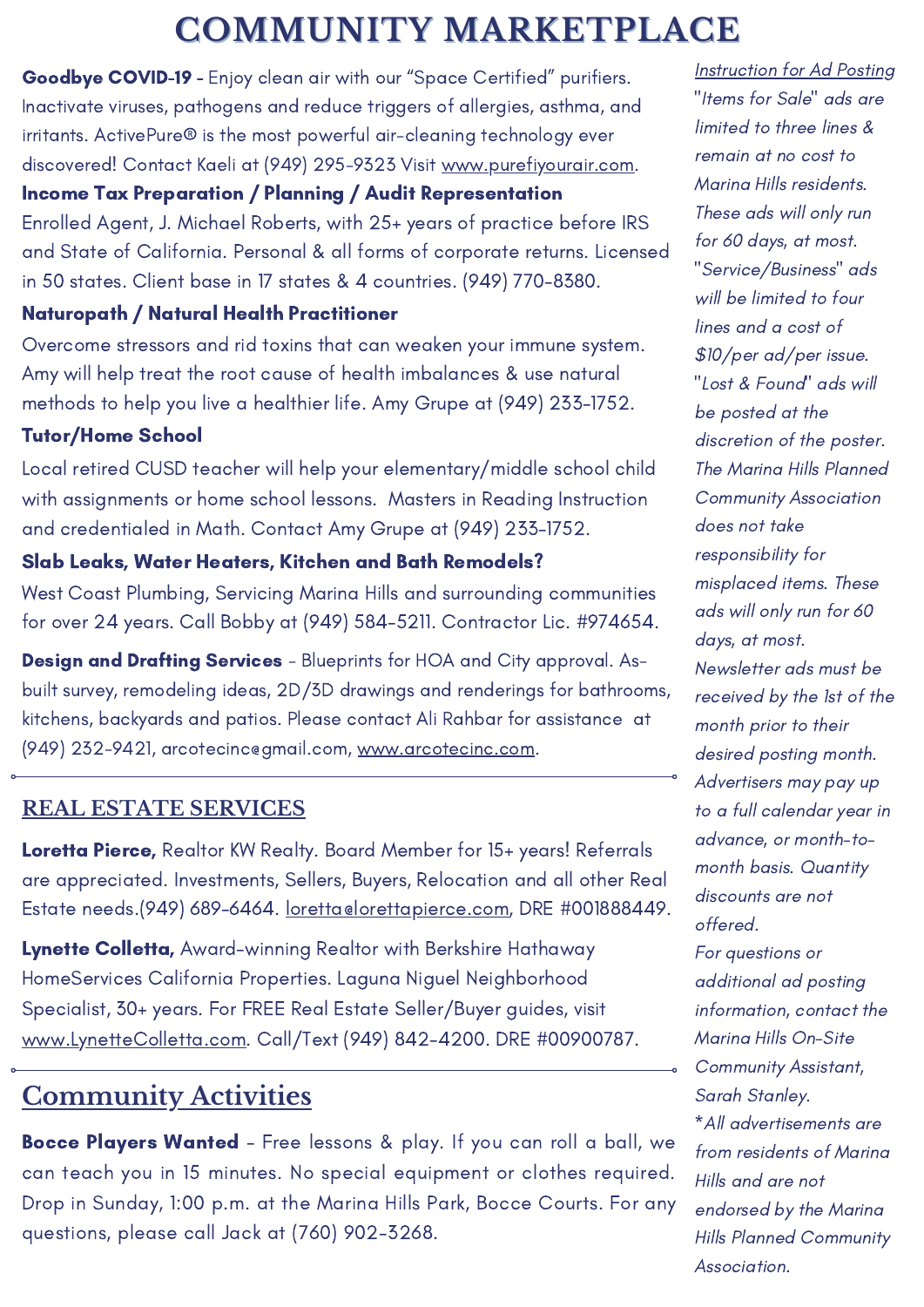

**Street Light Maintenance** 

Should you notice a light out in the park along Marina Hills Drive or in the community streets, please contact the City, as they maintain these lights. The Association does not maintain these lights. If you notice a street light is out and/or flickering in the community, please get the number located on the metal plate on the light pole and call SDG&E at 858-654-1216 or 800-411-7343 to notify them.

The best way to report street light outages is by visiting www.sdge.com/business/ reporting-street-lightoutages.

#### CR&R Waste Service -

Trash pick-up is on Tuesday for homes in the area of Valley Vista/ Tropea. Homes in the Parc Vista area receive trash pick-up on Friday. As a reminder, please remove trash cans from the common areas by following day.

#### 38TH ANNUAL TUSTIN STREET FAIR & CHILI COOK - OFF **LOCAL INFORMATION**

Sunday, June 5th, 11:00 a.m. - 6:00 p.m. Old Town Tustin: El Camino Real / Main Street, Tustin, CA Annual block party celebration hosted among the streets of Old Town Tustin. This event holds the honor as the largest one-day chili cook off in the country, per the International Chili Society. A variety of vendors featuring crafters, community organizations, food & chili booths, salsa competition, craft beer / wine, live music and contests. The kids zone includes games, bounce houses and more. Admission is free. Visit www.tustinca.org/456/Street-Fair-Chili-Cook-Off.

#### STAND UP FOR KIDS 3RD ANNUAL CAR SHOW

Saturday, June 18th, 3:00 p.m. - 7:00 p.m. The Crossings Church: 2115 Newport Blvd Costa Mesa, CA A fundraiser benefitting homeless and at-risk youth in Orange County. Featuring beautiful vintage, classic and sports cars, as well as available refreshments and live music. General Admission, does not include refreshments, is \$5. VIP Admission, inlcudes special seating, refreshments, and a custom gift) is \$50. To obtain additional details and / or purchase tickets, please visit www.standupforkids.ticketleap.com/car-show/.

#### FATHER'S DAY CELEBRATION

Sunday, June 19th, 12:00 p.m. - 8:00 p.m.

Biergarten - Old World : 7561 Center Ave #49 Huntington Beach, CA A festival hall, including a 10k sq. ft. outdoor Biergarten serving up a delicious German menu, as well as chef specials, in honor of dad. Featuring a casual dining experience and live classic rock band, Cruise Control, from 1:00 p.m. – 4:00 p.m.. Seating is first-come, firstserve. For indoor restaurant service, reservations are required and there is no live entertainment. Visit www.events.oldworldhb.com.

#### 56TH ANNUAL SAWDUST SUMMER FESTIVAL

Friday, June 24th - August 28th, Reference Website for Details Sunday-Thursday: 11:00 a.m.-7:00 p.m.| Friday-Saturday until 10 p.m. 935 Laguna Canyon Road Laguna Beach, CA A popular outdoor arts and crafts festival; visitors immerse in the handcrafted artistic village in the heart of Laguna Canyon. Observe daily art demonstrations, as artists create and sell available pieces. Visit www.sawdustartfestival.org/festivals/summer-festival for more.